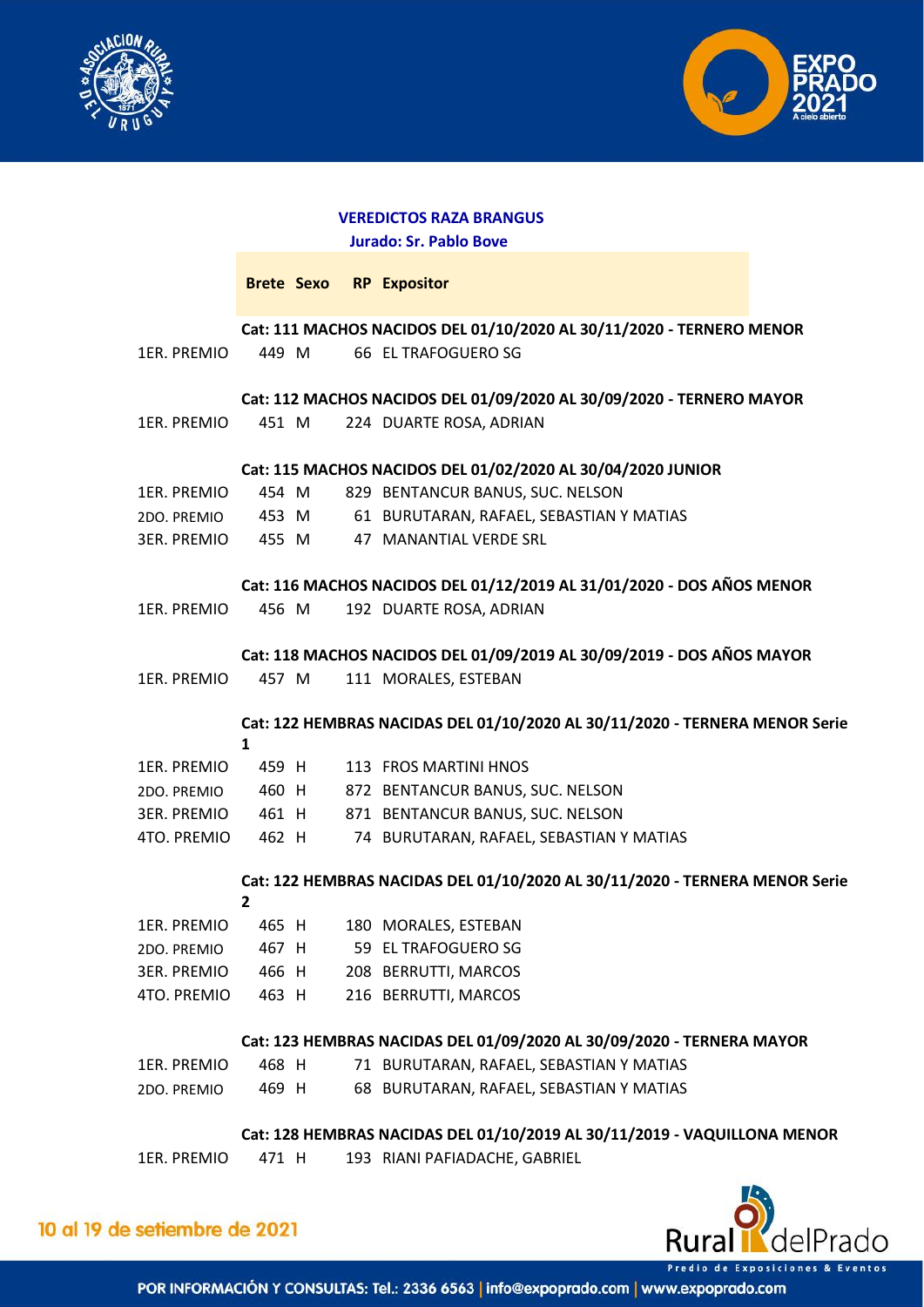



|             |                                                               |  | 2DO. PREMIO 470 H 185 DUARTE ROSA, ADRIAN          |  |  |  |  |  |
|-------------|---------------------------------------------------------------|--|----------------------------------------------------|--|--|--|--|--|
|             | Cat: 131 HEMBRAS NACIDAS DEL 01/02/2019 AL 31/05/2019 - VACAS |  |                                                    |  |  |  |  |  |
| 1ER. PREMIO |                                                               |  | 474 H 45 MANANTIAL VERDE SRL Y S.G. EL YUNQUE      |  |  |  |  |  |
|             |                                                               |  | 2DO. PREMIO 473 H 770 BENTANCUR BANUS, SUC. NELSON |  |  |  |  |  |
|             |                                                               |  |                                                    |  |  |  |  |  |
|             |                                                               |  | <b>CAMPEON TERNERO MENOR</b>                       |  |  |  |  |  |
|             |                                                               |  | 449 M 66 EL TRAFOGUERO SG                          |  |  |  |  |  |
|             |                                                               |  | <b>CAMPEON TERNERO MAYOR</b>                       |  |  |  |  |  |
|             |                                                               |  | 451 M 224 DUARTE ROSA, ADRIAN                      |  |  |  |  |  |
|             | <b>CAMPEON JUNIOR</b>                                         |  |                                                    |  |  |  |  |  |
|             |                                                               |  | 454 M 829 BENTANCUR BANUS, SUC. NELSON             |  |  |  |  |  |
|             |                                                               |  | <b>RESERVADO CAMPEON JUNIOR</b>                    |  |  |  |  |  |
|             | 453 M                                                         |  | 61 BURUTARAN, RAFAEL, SEBASTIAN Y MATIAS           |  |  |  |  |  |
|             | <b>TERCER MEJOR JUNIOR</b>                                    |  |                                                    |  |  |  |  |  |
|             |                                                               |  | 455 M 47 MANANTIAL VERDE SRL                       |  |  |  |  |  |
|             |                                                               |  | <b>CAMPEON DOS AÑOS MENOR</b>                      |  |  |  |  |  |
|             |                                                               |  | 456 M 192 DUARTE ROSA, ADRIAN                      |  |  |  |  |  |
|             | <b>CAMPEON DOS AÑOS MAYOR</b>                                 |  |                                                    |  |  |  |  |  |
|             |                                                               |  | 457 M 111 MORALES, ESTEBAN                         |  |  |  |  |  |
|             |                                                               |  | <b>CAMPEONA TERNERA MENOR</b>                      |  |  |  |  |  |
|             |                                                               |  | 459 H 113 FROS MARTINI HNOS                        |  |  |  |  |  |
|             |                                                               |  | RESERVADA CAMPEONA TERNERA MENOR                   |  |  |  |  |  |
|             |                                                               |  | 460 H 872 BENTANCUR BANUS, SUC. NELSON             |  |  |  |  |  |
|             |                                                               |  | <b>TERCER MEJOR TERNERA MENOR</b>                  |  |  |  |  |  |
|             |                                                               |  | 461 H 871 BENTANCUR BANUS, SUC. NELSON             |  |  |  |  |  |
|             | <b>CAMPEONA TERNERA MAYOR</b>                                 |  |                                                    |  |  |  |  |  |
|             | 468 H                                                         |  | 71 BURUTARAN, RAFAEL, SEBASTIAN Y MATIAS           |  |  |  |  |  |
|             |                                                               |  | RESERVADA CAMPEONA TERNERA MAYOR                   |  |  |  |  |  |
|             |                                                               |  | 469 H 68 BURUTARAN, RAFAEL, SEBASTIAN Y MATIAS     |  |  |  |  |  |
|             | <b>CAMPEONA VAQUILLONA MENOR</b>                              |  |                                                    |  |  |  |  |  |
|             | 471 H                                                         |  | 193 RIANI PAFIADACHE, GABRIEL                      |  |  |  |  |  |
|             |                                                               |  | RESERVADA CAMPEONA VAQUILLONA MENOR                |  |  |  |  |  |
|             | 470 H                                                         |  | 185 DUARTE ROSA, ADRIAN                            |  |  |  |  |  |
|             | <b>CAMPEONA VACAS</b>                                         |  |                                                    |  |  |  |  |  |
|             | 474 H                                                         |  | 45 MANANTIAL VERDE SRL Y S.G. EL YUNQUE            |  |  |  |  |  |
|             |                                                               |  | <b>RESERVADA CAMPEONA VACAS</b>                    |  |  |  |  |  |
|             | 473 H                                                         |  | 770 BENTANCUR BANUS, SUC. NELSON                   |  |  |  |  |  |
|             | <b>GRAN CAMPEON MACHO</b>                                     |  |                                                    |  |  |  |  |  |
|             | 454 M                                                         |  | 829 BENTANCUR BANUS, SUC. NELSON                   |  |  |  |  |  |
|             |                                                               |  | RESERVADO GRAN CAMPEON MACHO                       |  |  |  |  |  |
|             | 456 M                                                         |  | 192 DUARTE ROSA, ADRIAN                            |  |  |  |  |  |
|             |                                                               |  |                                                    |  |  |  |  |  |



10 al 19 de setiembre de 2021